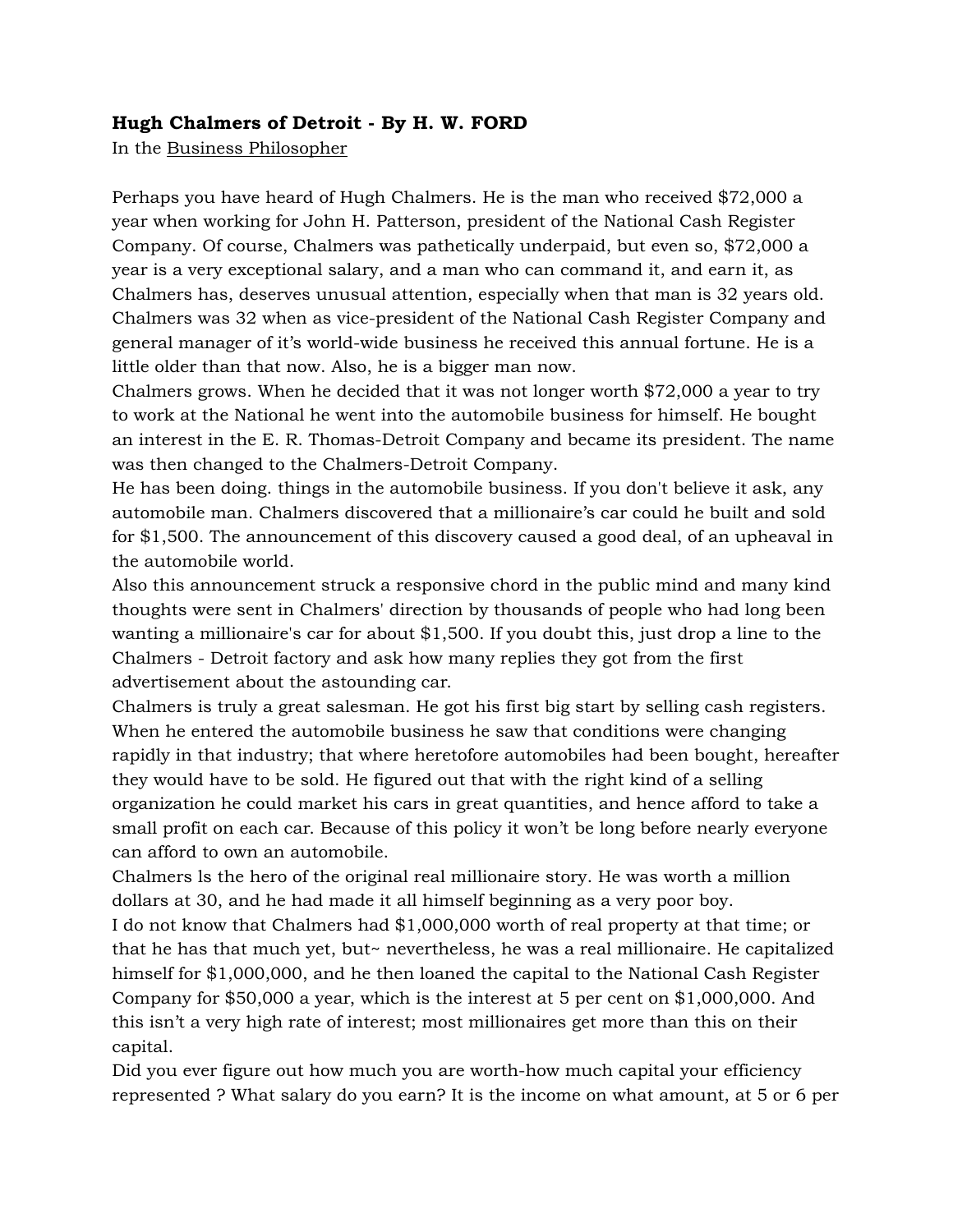cent? This amount represents the capital that you have tied up in your body, your brain and your soul.

Chalmers had a million dollars tied up in himself, and he collected the interest at regular intervals. Note also, that either the capital increased or the rate of interest was raised, because, as mentioned above, he was later getting \$72,000 a year, an increase of \$22,000 over \$50,000. Most people could manage to live fairly well on the \$22,000 increase.

Chalmers was a trained man. By constant thought, continual study, and unfaltering industry, he made himself worth what he is. Talk of efficiency! Chalmers is efficiency personified. You will be interested in the main facts of Chalmers' struggle to business success. He had the first essential to a great career: he began in the business world as an office boy at about \$2 a week. This was in the Dayton sales office of the National Cash Register Company. He worked days at sweeping out the office, running messages, and doing all the other duties that an office boy is supposed to do, but seldom does. At night he attended a business school, where he learned stenography and bookkeeping.

At fourteen, while working as stenographer and bookkeeper in this same office, he made his first sale of a cash register. The barrier was up. Nobody rang the recall bell and he went right on.

At eighteen he was an office salesman; at twenty a sales agent with an exclusive territory; four years later he was district manager for Ohio with twenty-four sales agents and salesmen under him; at twenty-five he was called into the factory to be assistant manager of agencies; at twenty-six he was manager of agencies; then assistant general manager; then general manager and vice-president, at twenty nine. It was a big Job that this youngster assumed, but he had been steadily laying up his resources against this crucial test, and when the test came he had sufficient capital on which to do business.

There was a plant with 5,000 employees to manage, a selling force in America of 475 men to direct, branch companies in foreign countries to organize and oversee, competition to meet and subdue at home and abroad.

But Chalmers took to increased responsibility as a duck takes to water. With unerring judgment of men, he built up around him an organization of young, enthusiastic, forceful lieutenants. He inspired them with loyalty. He made his personality an asset of the business.

Conventions and extensive traveling acquainted him with every man in the selling force. And every man considered Chalmers his personal friend. His wonderful memory made it possible for him to know every name and every face. Not only that, but by constant study of the daily sales report he trained himself to know each day just how much business each man had done, and, in meeting one of them could give just the right word of congratulation, encouragement or "ginger."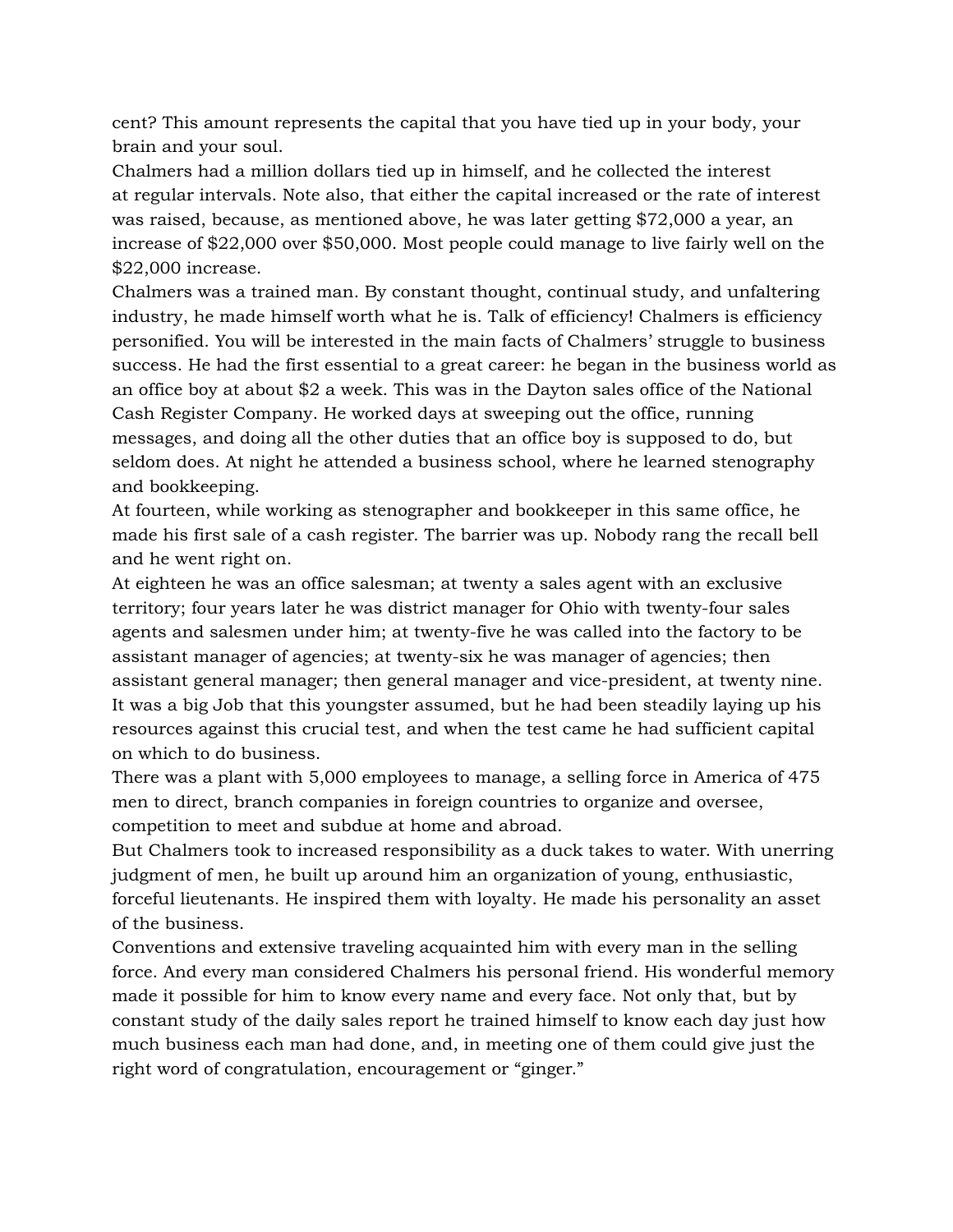Was it a convention of salesmen tired after a season's work, perhaps a bit discouraged? Hugh Chalmers' words of appreciation, advice and encouragement, drawn from his own experience, and wider field view, would send them back to their territories, eager for work and confident of success - a state of mind sure to result in bigger sales. Was it a delegation of workmen with a grievance or a mass-meeting of employees on the verge of a strike? It was Chalmers who justified the company's position, showed that the interests of management and employees were one, appealed to the men's loyalty and sent them away satisfied. Whenever Chalmers spoke to a meeting, large or small, his hearers went back to their work with more snap and vim than they had before. His words were worth dollars in increased efficiency. "I believe in treating men as human beings," says Mr. Chalmers. "When I talk to people individually or collectively I appeal not merely to their heads, but to their hearts. Persuade a man merely by cold logic and, though he admits the correctness of your claims, he is not 'sold' - not convinced. Arguments that tell are the ones that reach the heart."

If the essence of successful salesmanship is persuasion, then it is easy for one who knows Hugh Chalmers to understand why he should have been one of the most successful salesmen the National Cash Register Company ever had.

Chalmers would have made a great jury lawyer. The resourcefulness of the salesman in advancing arguments and meeting objections has developed in him to a wonderful reasoning power and persuasiveness. When Hugh Chalmers talks to you, you are convinced that what he says is right, always has been and always will be. This convincingness is one of the strongest assets in Chalmers' inventory of successbringing qualities. He has a personality that inspires confidence.

He believes in employing good men and paying them well for what they do. He has always stood for high commissions to agents. "The man in the field, is the man who keeps the factory going. Let us pay him all we can. He can't make money for himself without making money for us."

Chalmers wants his men not only to make money, but to save it. He comes from Scotch ancestry and Scottish thrift is one of his characteristics. "Save your money," has been the burden of many talks to his salesmen. When he was a salesman himself he had an original method of making himself work hard and save money. He made it a rule that he must earn enough by the 12th of each month to pay his traveling and office expenses.

"Everything over and above expenses, was profit. So I worked and saved in the first part of the month to get my expenses paid and begin to earn profits. And I worked hard at the end of the month, to put all the commissions I could into the profit column, instead of into next months' expense column." Once upon a time on a train bound for New York, Hugh Chalmers gave a fellow manufacturer the business man's countersign: "How's 'business ?" It was during a period of depression,